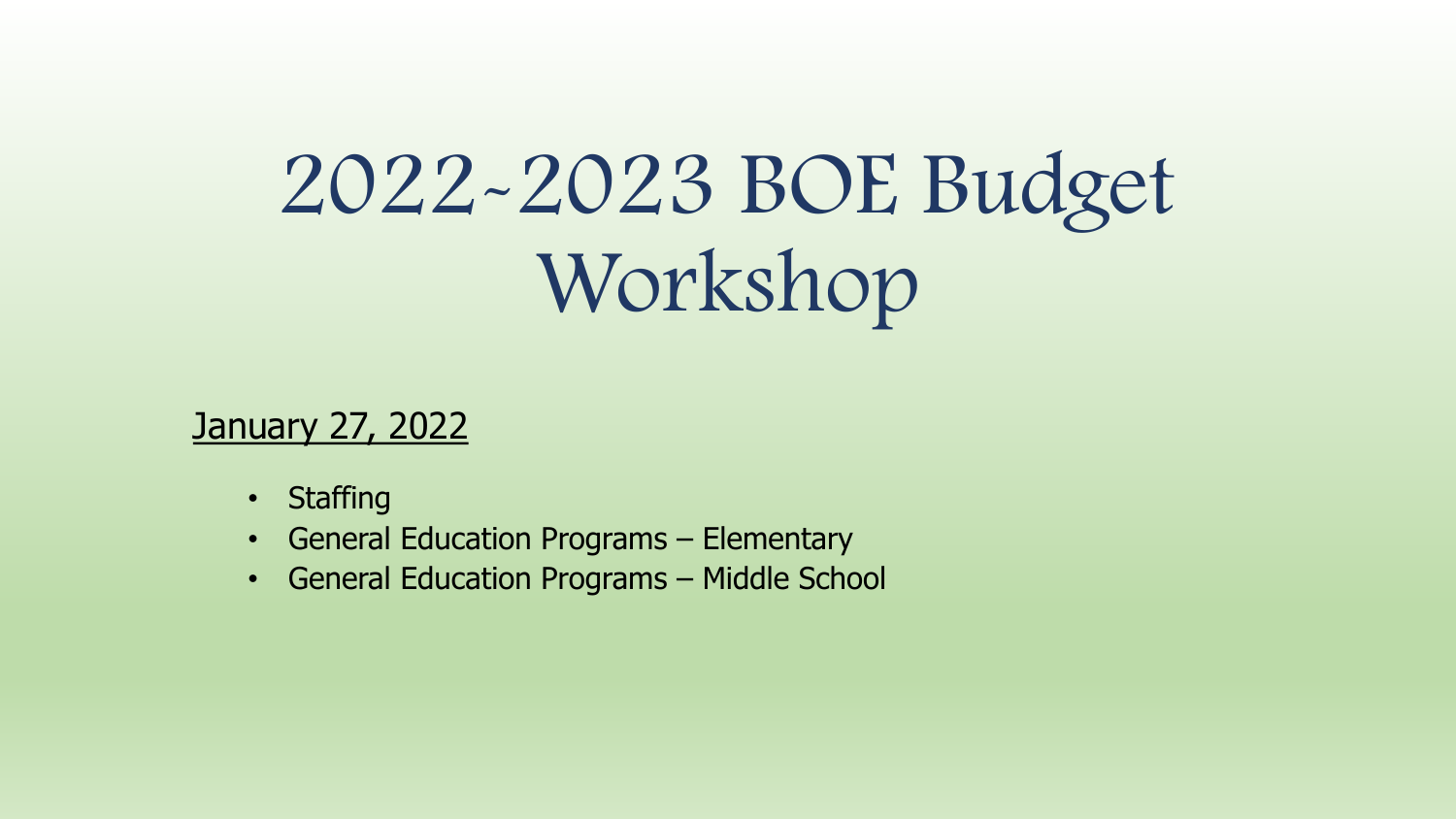#### Proposed Budget 2022-2023



#### Major Cost Drivers Increases and Reductions:

- Obligated Salary Increases \$58,790
- Employee Benefits (Health Ins./MERS) \$234,950
- Transportation Contract Increase, Special Education Increase, and MES Needs- \$134,200
- Outplacement Tuition \$175,000
- Shared Custodial Supervisor Position \$33,536
- Net Reductions in Staffing MES (\$884,567)
- Energy Savings (\$199,020)
- Building Operations (\$68,750)
- Magnet School Tuition (\$35,000)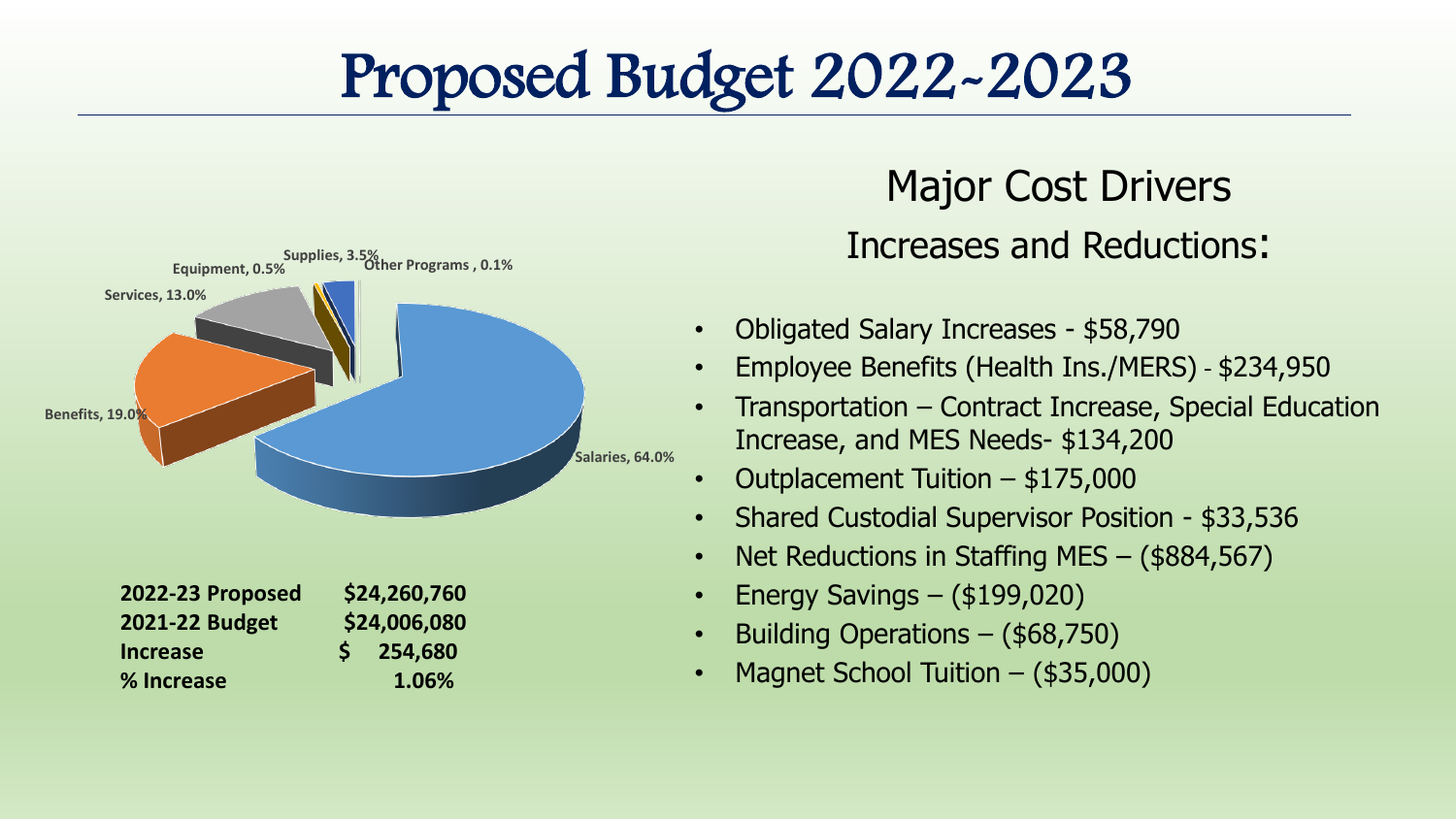Staffing 2022-23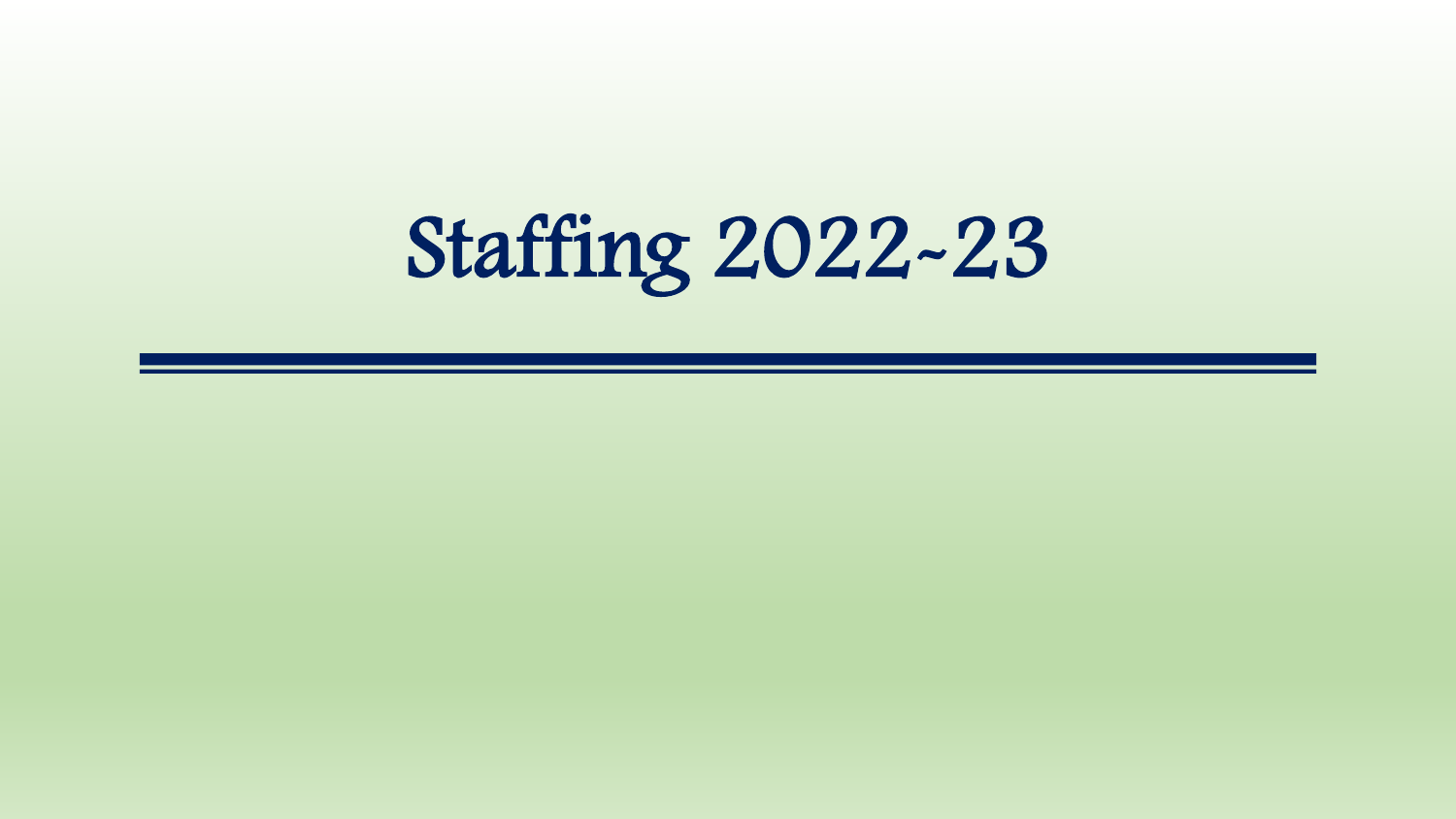#### Class Size and Staffing Report Certified Staff

#### Mansfield Elementary School

| <b>Regular</b><br><b>Classroom</b> | <b>October 1, 2021</b><br><b>Enrollment</b> | 2021-22 | 2022-23<br><b>Staffing Anticipated</b> | $2022 -$<br>2023 | 2022-23<br><b>Projected</b> | <b>Board</b><br><b>Guidelines</b> |
|------------------------------------|---------------------------------------------|---------|----------------------------------------|------------------|-----------------------------|-----------------------------------|
| <b>Certified</b>                   |                                             |         | <b>Enrollment Proposed</b>             |                  | <b>Class Size</b>           |                                   |
|                                    |                                             |         | <b>Oct. 1,</b><br>2021                 | <b>Staffing</b>  | (Example<br>15, 16, 17)     |                                   |
|                                    |                                             |         |                                        |                  | 10, 10, 10,                 |                                   |
| <b>PreK</b>                        | 63                                          | 3.00    | 61                                     | 3 <sup>1</sup>   | 11,11,11                    |                                   |
|                                    |                                             |         |                                        |                  | 16, 16, 16                  |                                   |
| Kindergarten                       | 104                                         | 7.00    | 97                                     | 6                | 16, 16, 17                  | $14 - 18$                         |
|                                    |                                             |         |                                        |                  | 18, 18, 18,                 |                                   |
| Grade 1                            | 95                                          | 6.00    | 108                                    | 6                | 18, 18, 18                  | $14 - 18$                         |
|                                    |                                             |         |                                        |                  | 15, 16, 16                  |                                   |
| Grade 2                            | 83                                          | 5.00    | 95                                     | 6                | 16, 16, 16                  | $14 - 18$                         |
|                                    |                                             |         |                                        |                  | 17, 17, 17                  |                                   |
| Grade 3                            | 89                                          | 6.00    | 83                                     | 5                | 16,16                       | $14 - 18$                         |
|                                    |                                             |         |                                        |                  | 15, 15, 15                  |                                   |
| Grade 4                            | 88                                          | 6.00    | 89                                     | 6                | 15, 15, 14                  | 16-20                             |
| <b>Subtotal</b>                    | 522                                         | 33      | 533                                    | 32               | 533                         |                                   |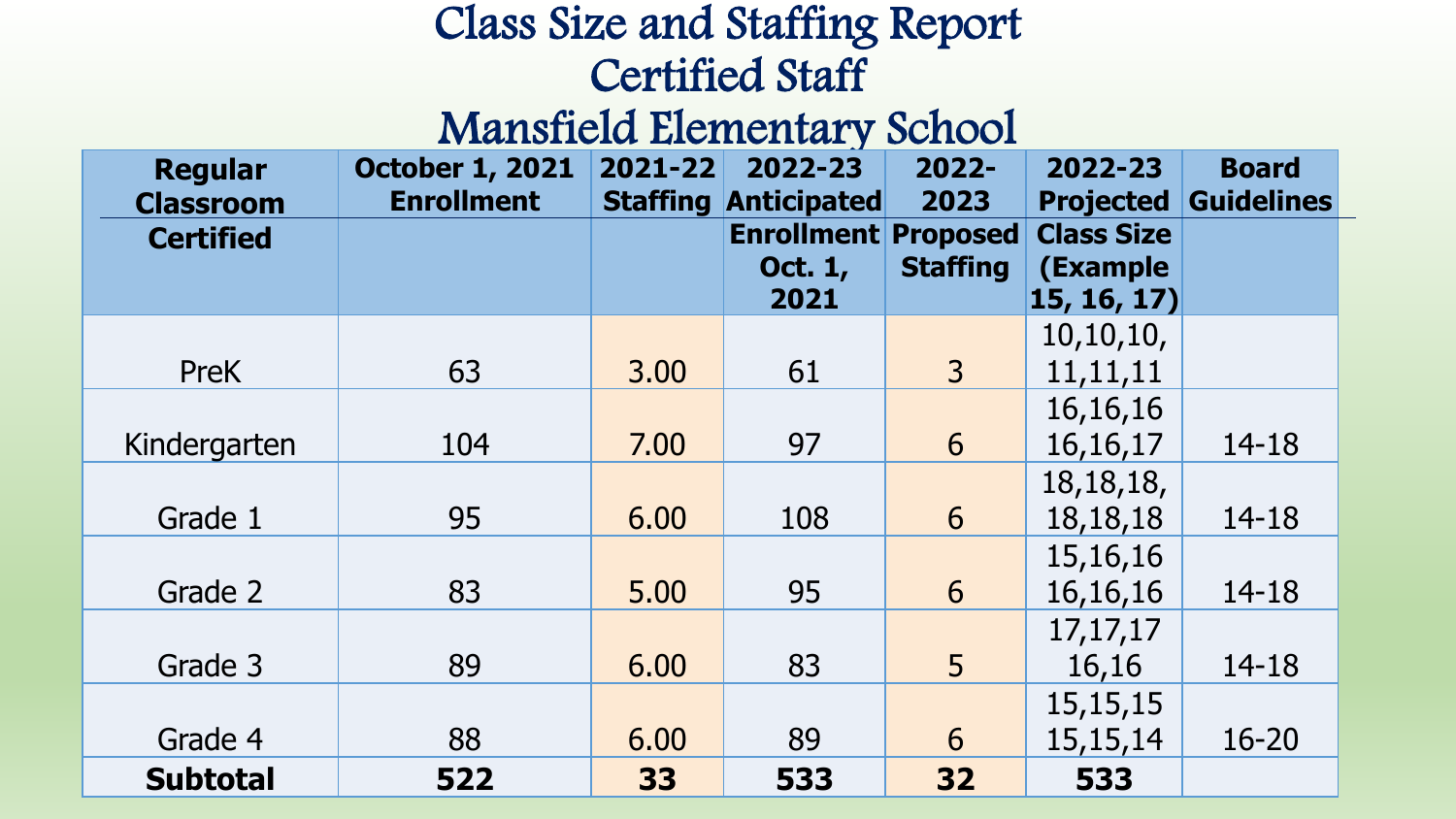#### Class Size and Staffing Report Certified Staff Mansfield Middle School

| <b>Regular Classroom</b><br><b>Certified</b> | <b>October 1, 2021</b><br><b>Enrollment</b> | 2021-22<br><b>Staffing</b> | 2022-23<br><b>Anticipated</b><br><b>Enrollment</b><br><b>Oct. 1,</b><br>2021 | $2022 -$<br>2023<br><b>Proposed</b><br><b>Staffing</b> | 2022-23<br><b>Projected</b><br><b>Class Size</b><br><b>Average</b> | <b>Board</b><br><b>Guidelines</b> |
|----------------------------------------------|---------------------------------------------|----------------------------|------------------------------------------------------------------------------|--------------------------------------------------------|--------------------------------------------------------------------|-----------------------------------|
| Grade 5                                      | 110                                         | 6.00                       | 90                                                                           | 6.00                                                   | 15                                                                 | $16 - 20$                         |
| Grade 6                                      | 119                                         | 6.00                       | 110                                                                          | 6.00                                                   | 19                                                                 | $21 - 23$                         |
| Grade 7                                      | 120                                         | 6.00                       | 119                                                                          | 6.00                                                   | 20                                                                 | $21 - 23$                         |
| Grade 8                                      | 125                                         | 7.00                       | 120                                                                          | 6.00                                                   | 20                                                                 | $21 - 23$                         |
| <b>Subtotal</b>                              | 474                                         | 25                         | 439                                                                          | 24                                                     |                                                                    |                                   |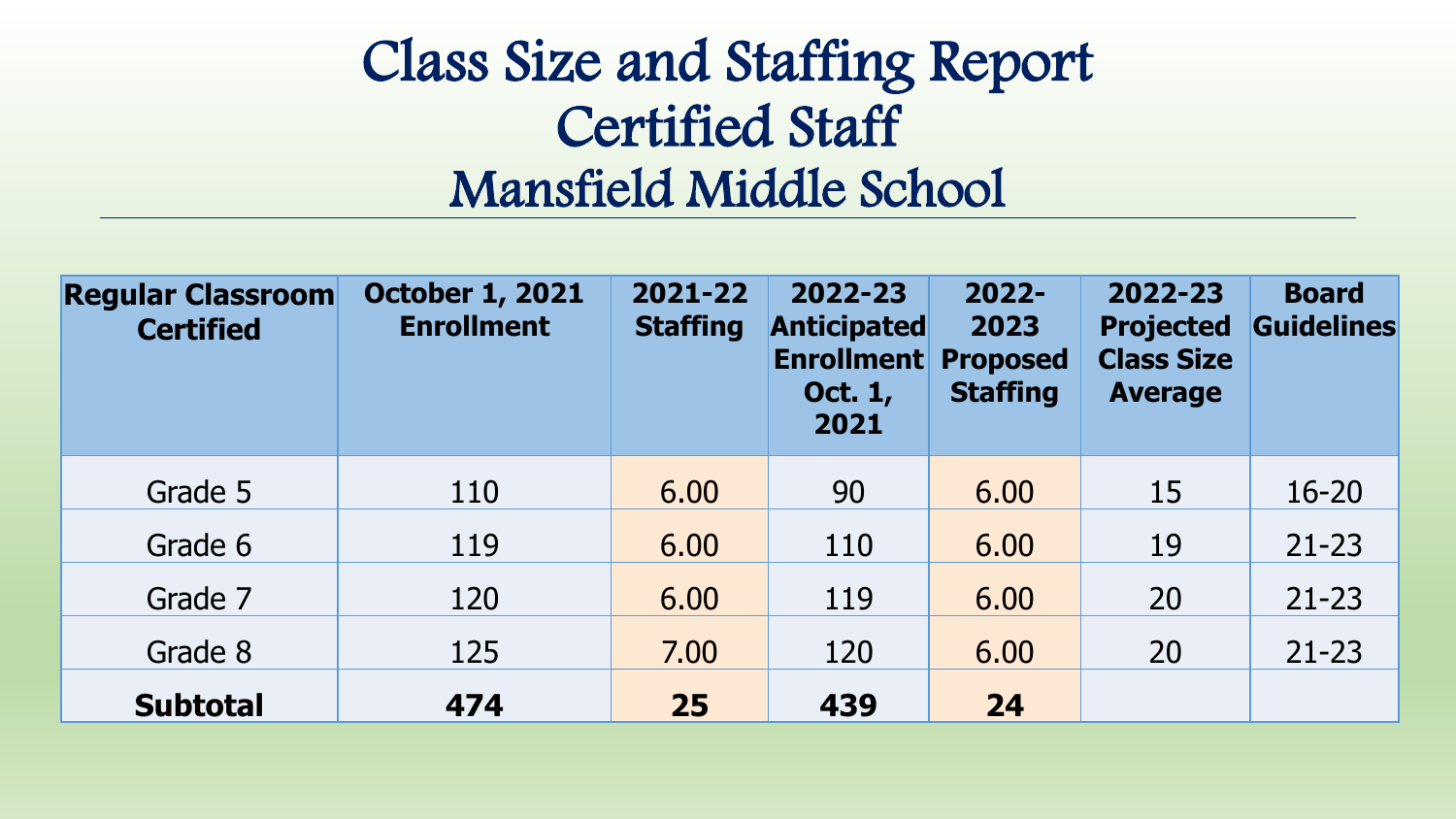## MES Staffing Adjustments - Certified

|                                                | 2021-2022 Staffing | 2022-2023 Staffing | <b>Change</b>  |
|------------------------------------------------|--------------------|--------------------|----------------|
| Principal                                      | 3                  |                    | $-2$           |
| Asst. Principal                                | 0                  |                    | $+1$           |
| Pre-Kindergarten                               | $\overline{3}$     | 3                  | $\overline{0}$ |
| Grade K-4                                      | 30                 | 29                 | $-1*$          |
| <b>Special Education</b>                       | 6                  | 6                  | $\overline{0}$ |
| Special Services (Sp/Lang,<br>Psychologist)    | 5.8                | $\overline{4}$     | $-1.8$         |
| <b>Other Services (Reading,</b><br>Enrichment) | 6                  | $\overline{4}$     | $-2$           |
| Special Areas (PE, Art,<br>Music, WL)          | 9                  | 7.6                | $-1.4$         |
| Library                                        | .5                 |                    | $+.5$          |

\* Enrollment driven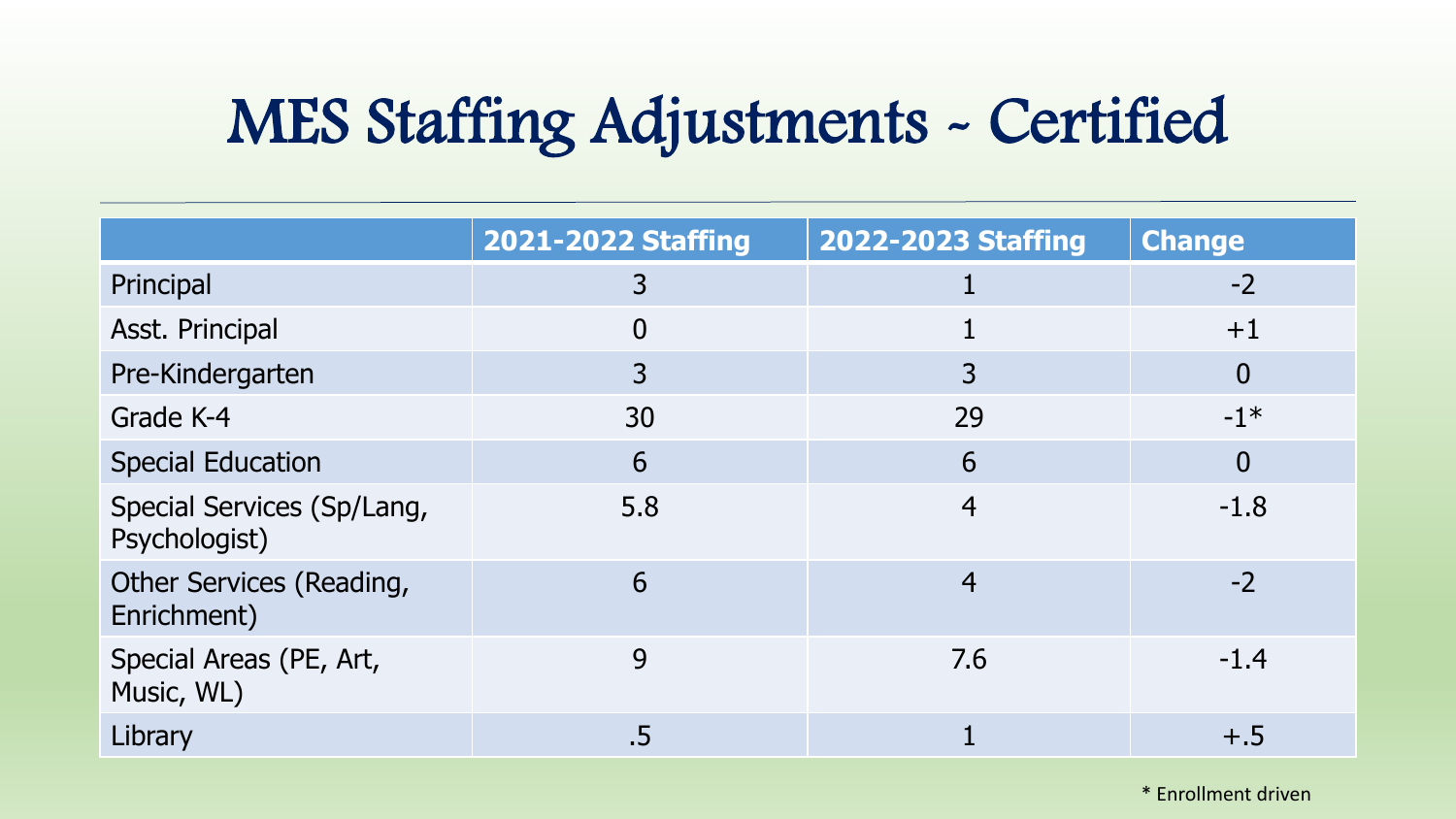## MES Staffing Adjustments – Non-Certified

|                                                                                  | 2021-2022 Staffing | 2022-2023 Staffing | <b>Change</b> |
|----------------------------------------------------------------------------------|--------------------|--------------------|---------------|
| Secretary                                                                        | 4                  |                    | $-1$          |
| <b>Nurse</b>                                                                     | 3                  | 1.5                | $-1.5$        |
| Custodian                                                                        | 6                  | $\overline{4}$     | $-2$          |
| Library Para                                                                     | 3                  |                    | $-2$          |
| <b>General Education Para</b><br>(PreK; Kindergarten; SWEIT;<br>General Support) | 22.7               | 20.7               | $-2*$         |
| <b>Special Education Para</b>                                                    | Per Student Need   | Per Student Need   | No Change     |

\* Enrollment driven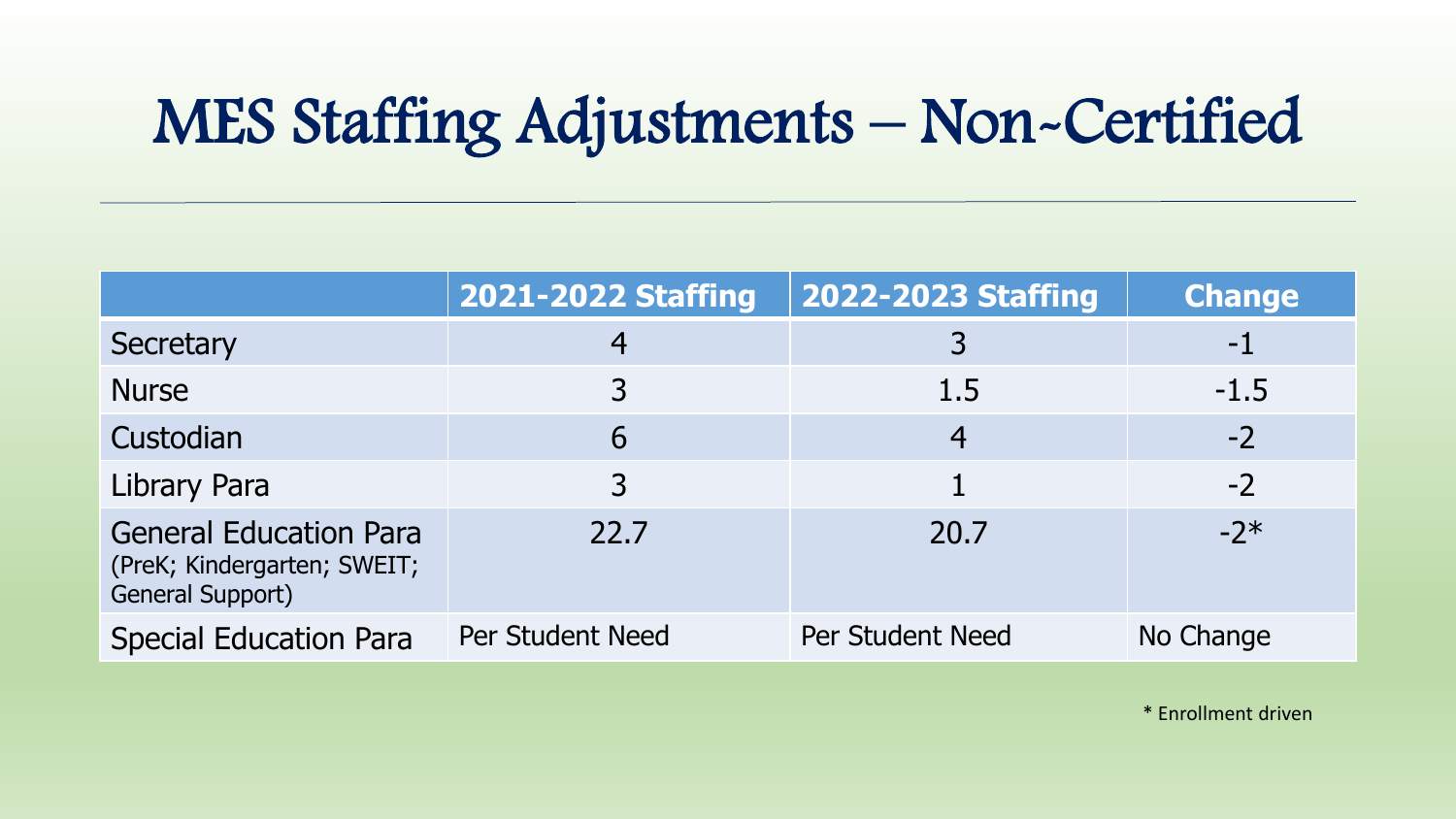#### MMS Staffing Adjustments

- 1.0 Reduction Grade 8 Due to declining enrollment
- 1.0 Addition of Literacy Interventionist Grades 7 and 8 Address current needs largely due to "pandemic schooling" to provide intensive reading support in grades 7 and 8 using a co-taught model (2 teachers in one classroom allowing for direct, small group instruction)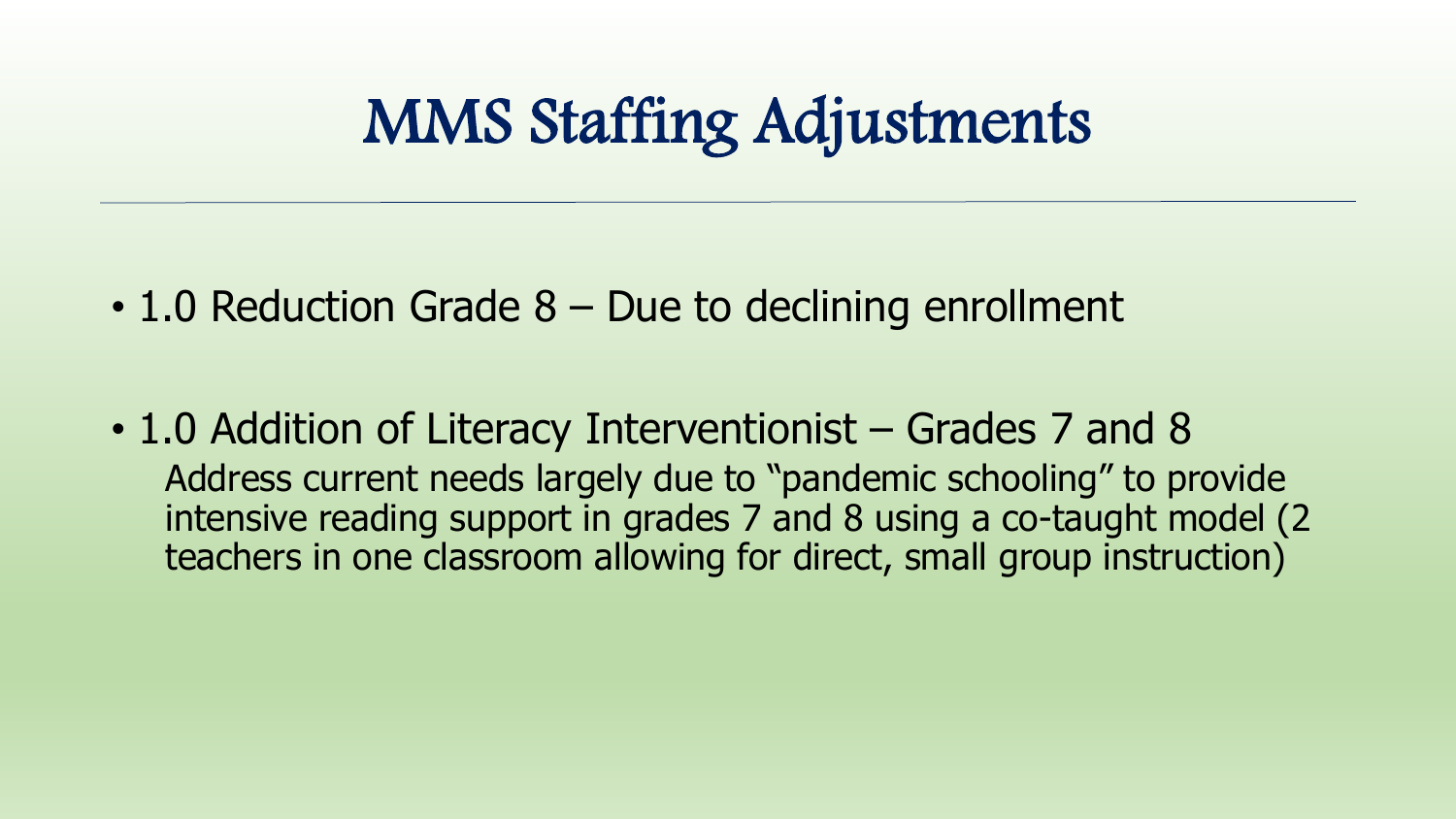### District Staffing Additions

• Technology Integrationist – Districtwide

Support to professional staff in the use of technology tools to support instruction. Currently funded with COVID relief funds. Position is having a positive effect on teaching and learning. Moving to the operating budget creates a permanent position that will be more attractive to applicants.

• Behavioral Psychologist – Districtwide

Provide specialist support to students and families and consultation to teachers for students with behavioral and mental health needs. Works closely with specialized programs at MES and MMS under development in response to the Review of Student Support Services currently underway.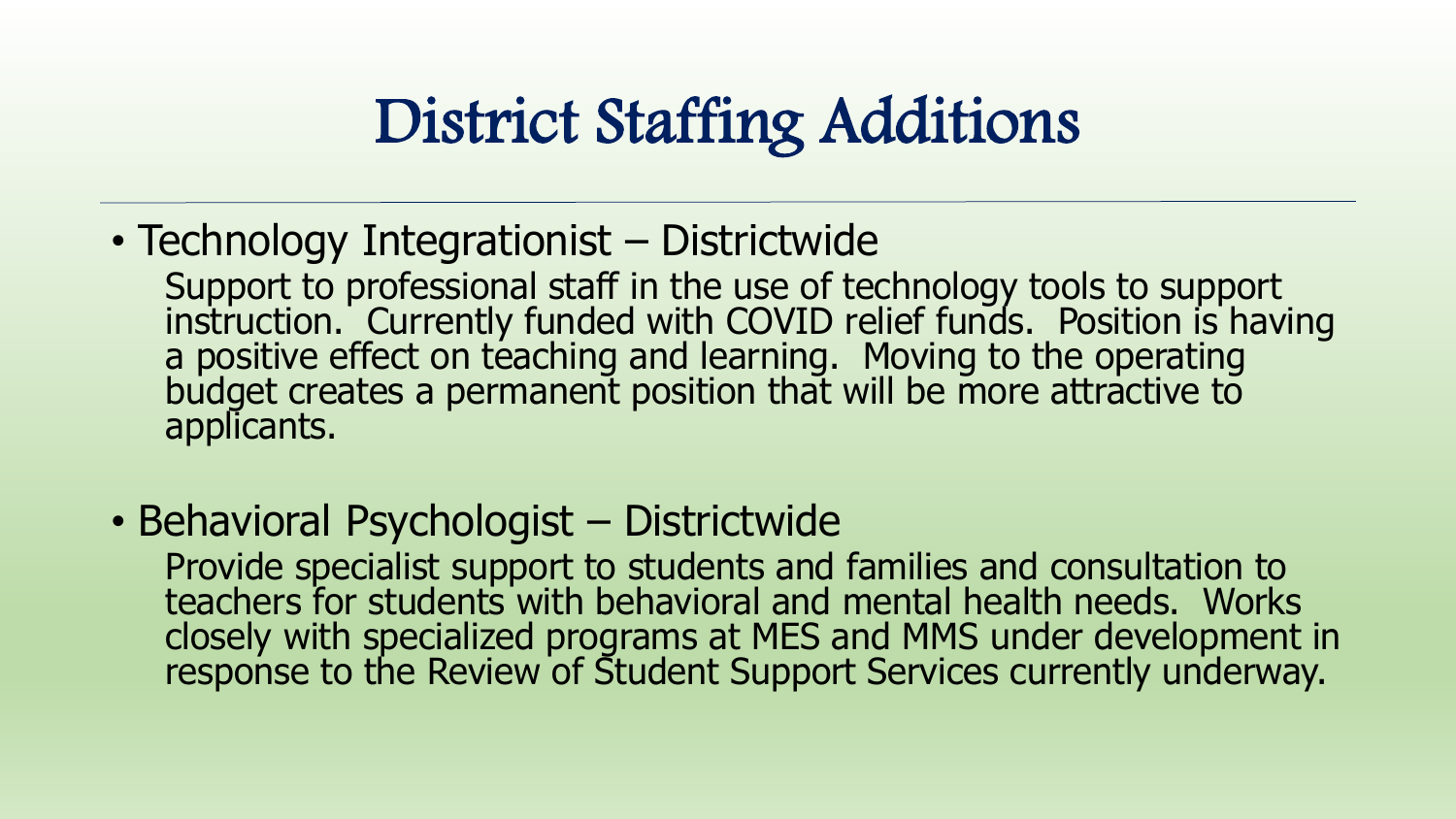### District Staffing Additions

- Director of Teaching and Learning Central Office Provide leadership to support all elements of teaching and learning including curriculum and assessment development and implementation, development of instructional practices, monitoring student performance, advancing professional learning, and supporting the superintendent in other activities as needed.
- Custodial Supervisor Shared Service with Town of Mansfield Provide direct supervision, support, and training to custodial services staff across all school and town buildings. Removes responsibility from Asst. Director of Facilities to allow for more involvement in building maintenance and capital projects.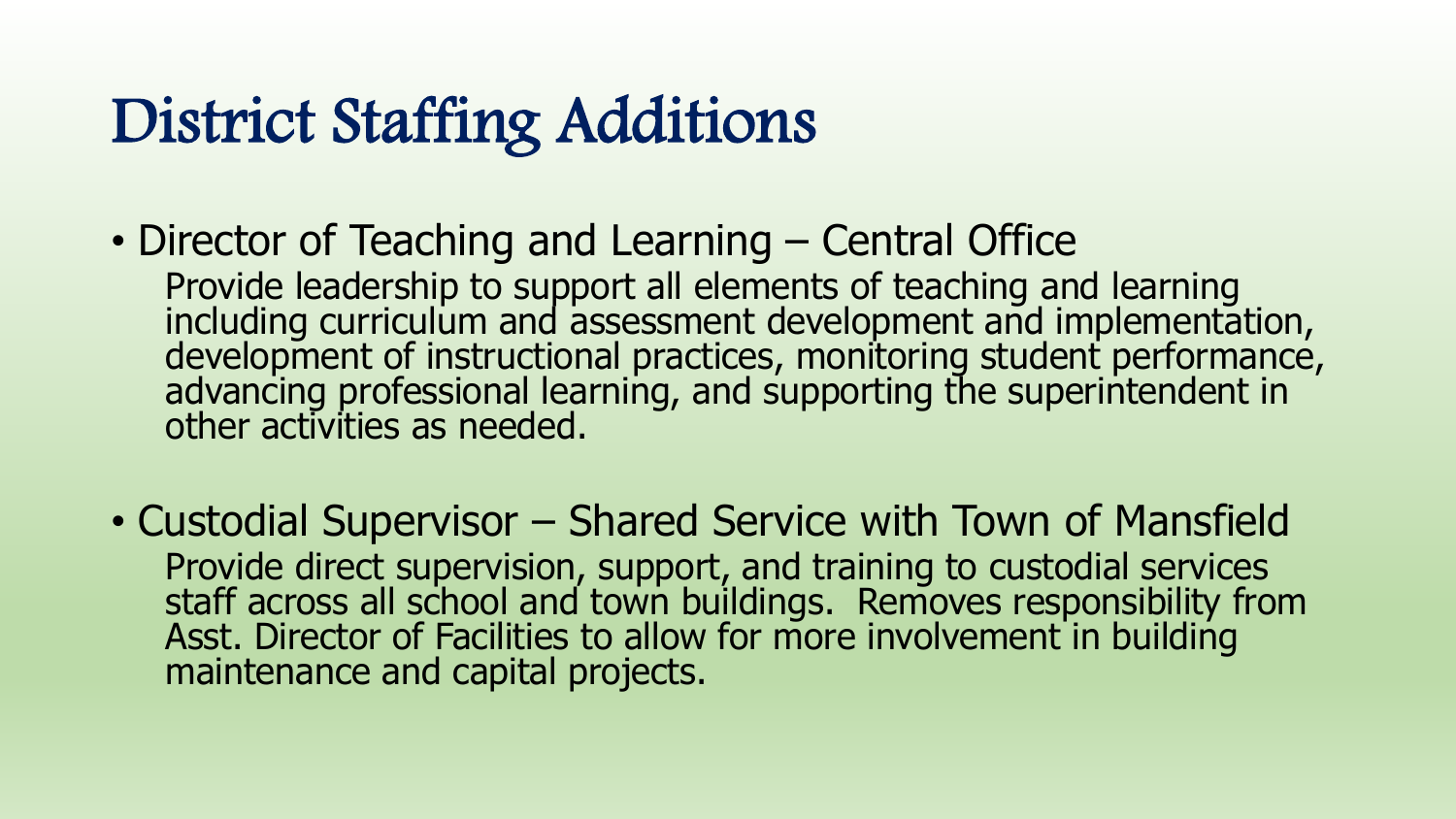#### Elementary School Consolidation Savings

| 2022-23                 | 4 Schools    | 2 Schools    | <b>Savings</b> |
|-------------------------|--------------|--------------|----------------|
| Salary                  | \$16,349,297 | \$15,515,540 | \$833,757      |
| <b>Medical Benefits</b> | \$3,315,145  | \$3,112,670  | \$202,475      |
| <b>Total</b>            |              |              | \$1,036,232    |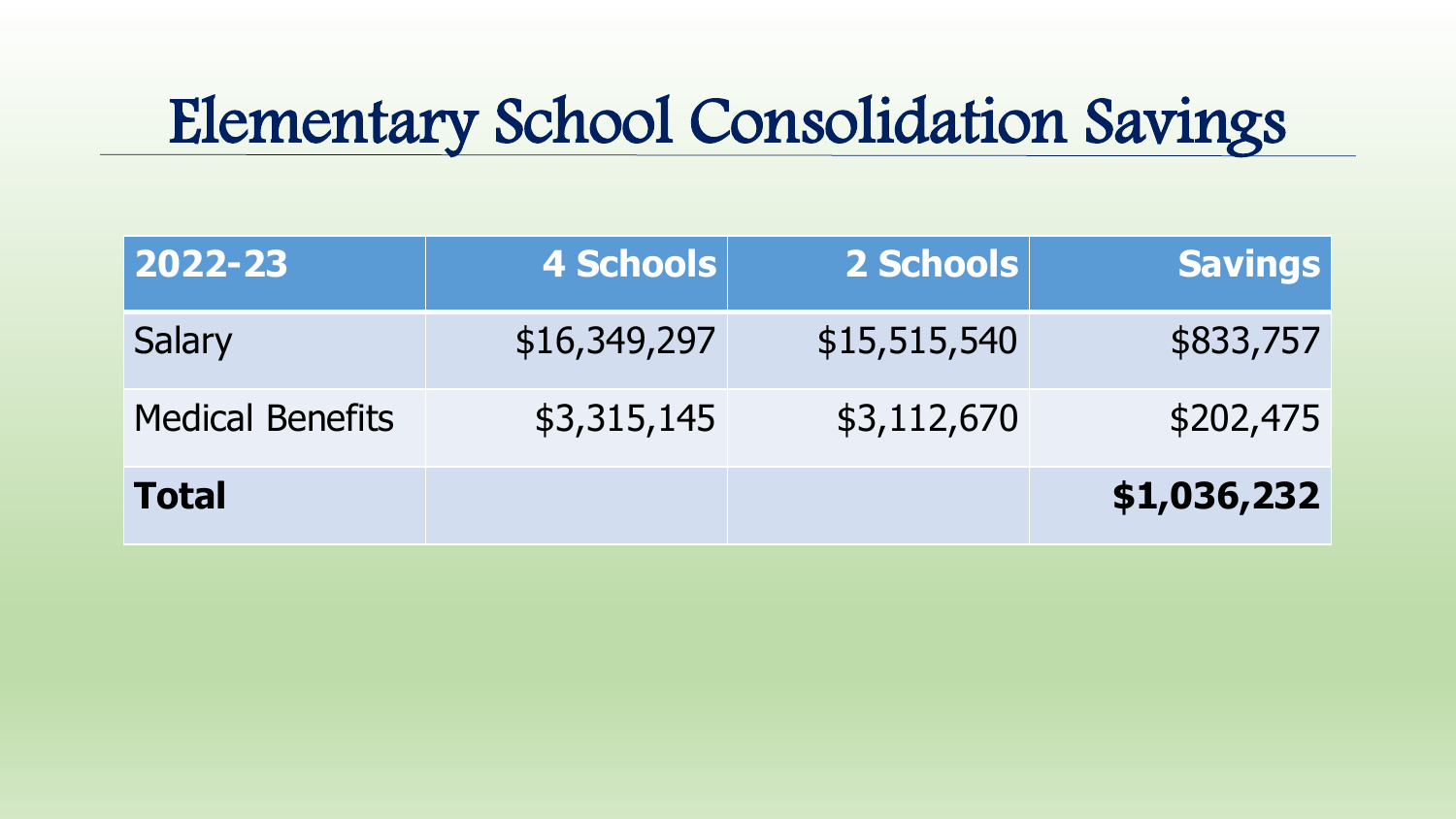# Elementary and Middle School General Instructional Program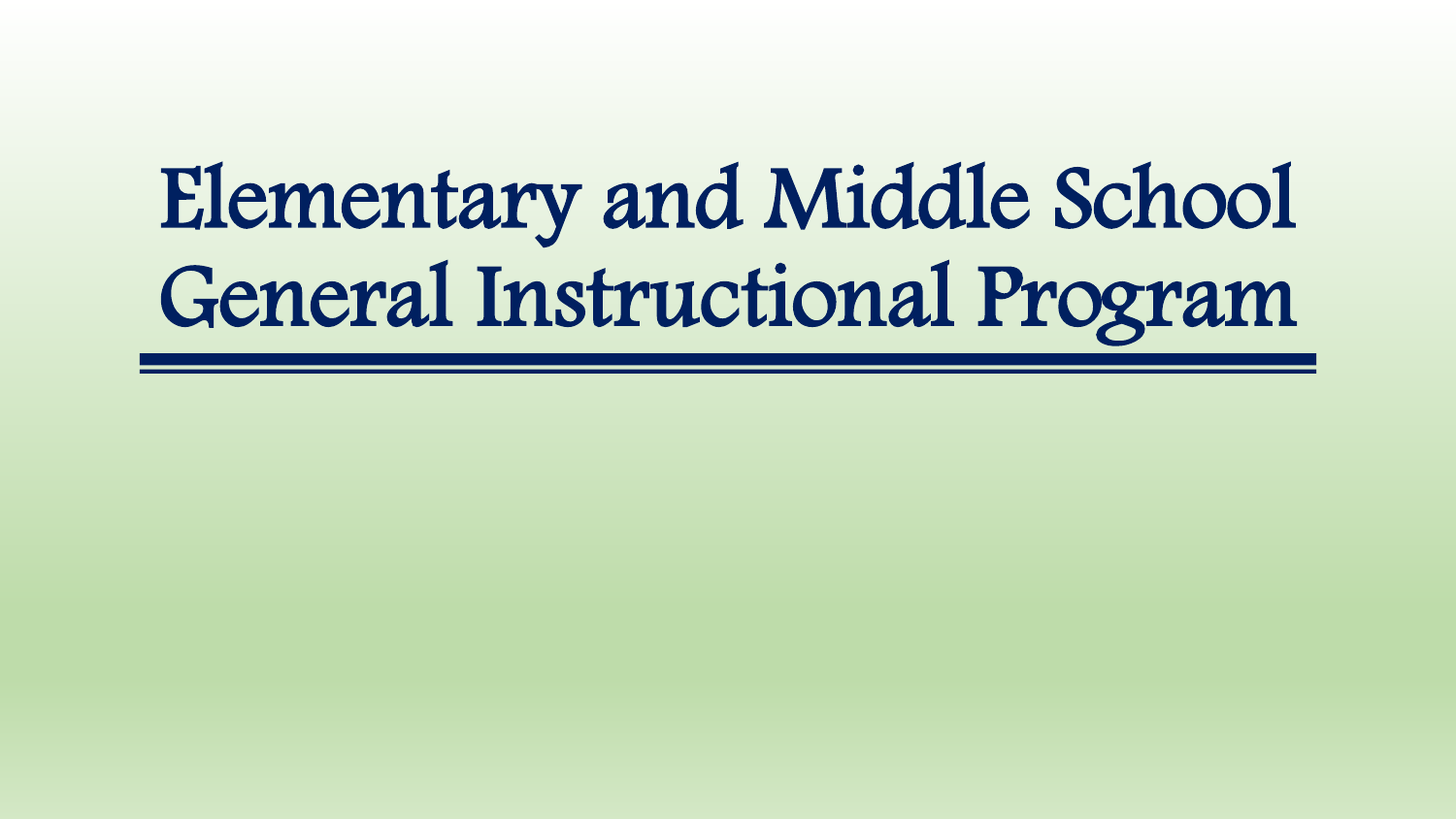## Budget Development - Elementary

- Examined expenditures from past three years across elementary schools
- Considered program needs based on district and school goals and implications of new school
- Identified reductions and expenditures for each account line
- Reviewed actual and projected enrollment and developed staffing proposal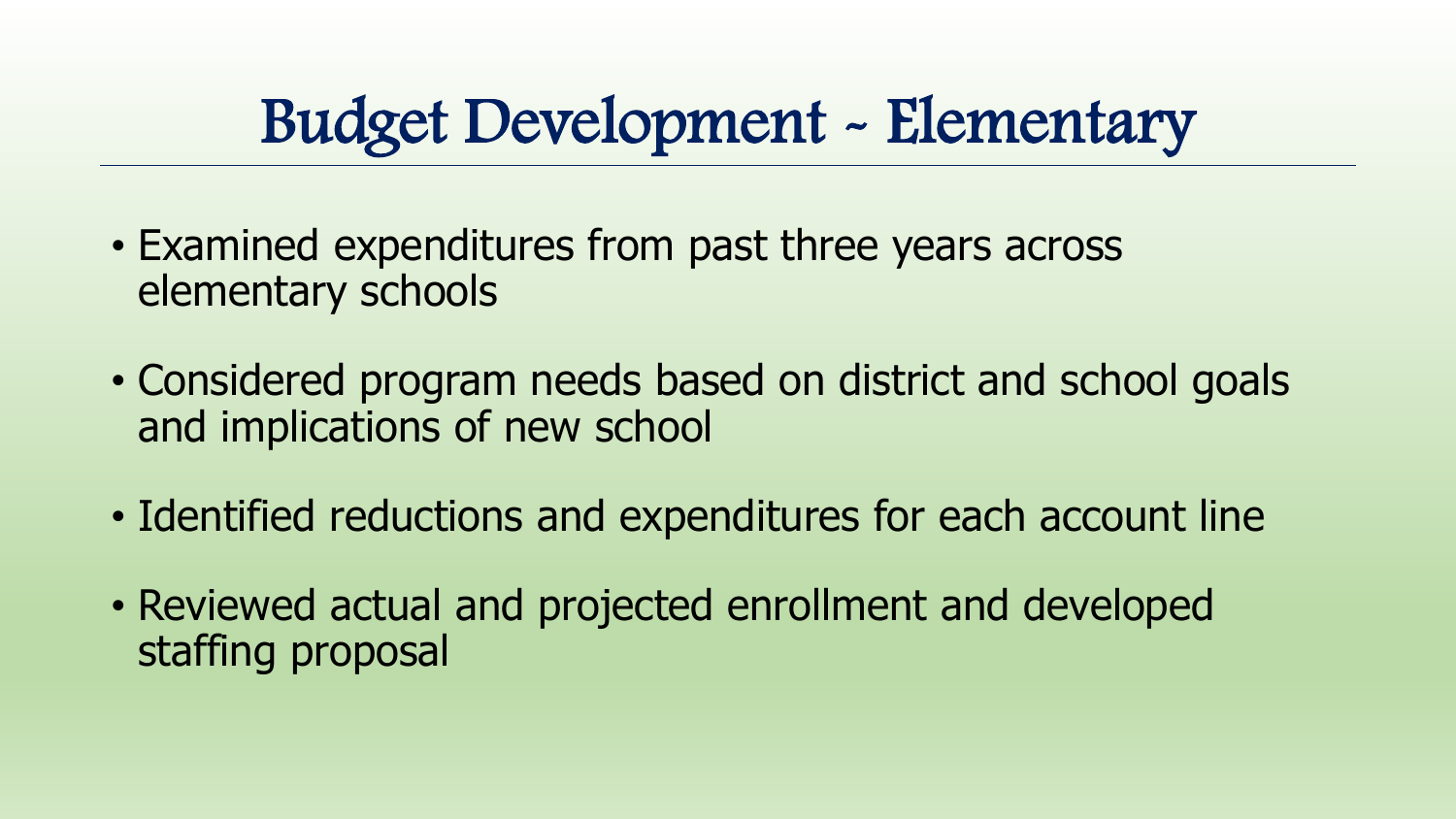#### Elementary Budget Highlights

- Consolidation of all services and contracts
- All supply accounts held steady, no increase from last year
- Moved library and media accounts from District Management to School budgets
- Maintains all Professional Learning funds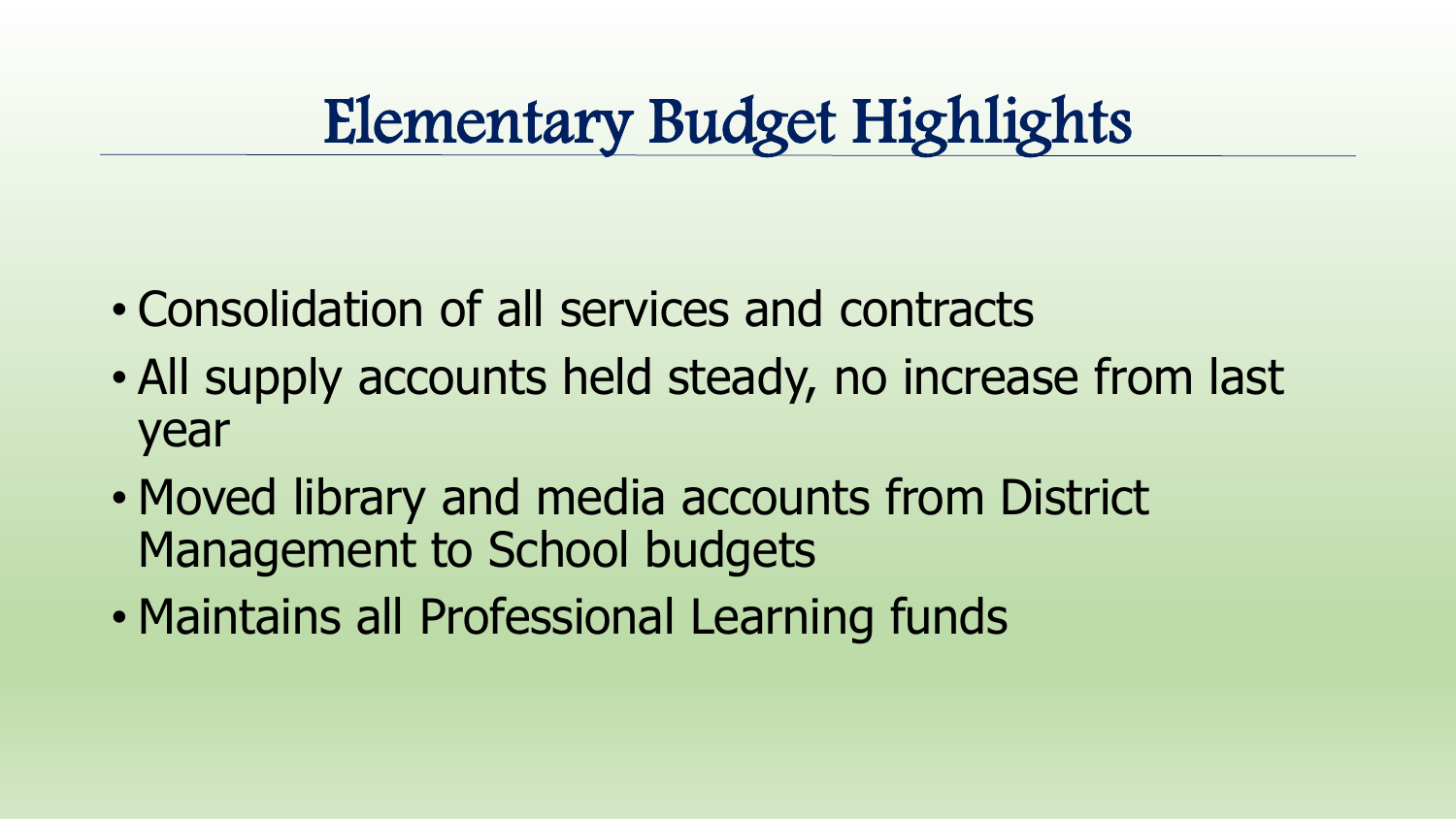#### Budget Development – Middle School

- Examined expenditures from past three years
- Considered program needs based on school and district goals
- Identified reductions and expenditures for each account line
- Reviewed actual and projected enrollment and developed staffing proposal